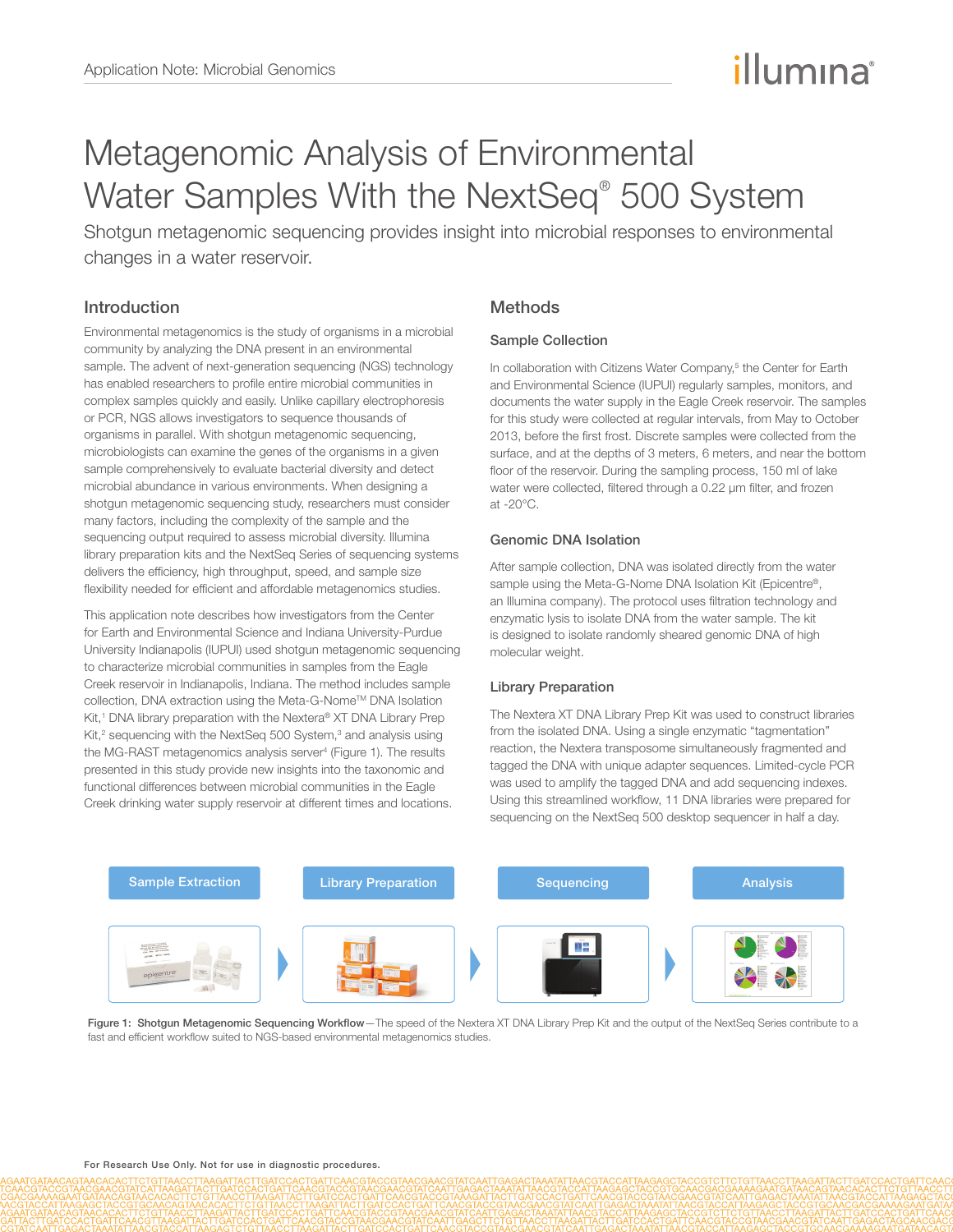#### Sequencing

All 11 libraries were pooled together for cluster generation and sequencing. Libraries were loaded onto a reagent cartridge and clustered on the NextSeq 500 System. A paired-end,  $2 \times 150$  bp sequencing run was performed using the NextSeq 500 High-Output Kit. A single sequencing run generated 400 million reads in 29 hours, corresponding to an average of 40 million reads per sample after quality filtering (Table 1). Base calls generated by the NextSeq 500 System were converted to FASTQ files for metagenomic analysis.

#### Data Analysis

Data analysis is often the most challenging part of a metagenomic sequencing study. Several programs and pipelines are available to perform metagenomic analysis. These programs are optimized for different study objectives, such as taxonomic profiling, assessing microbial composition, or identifying functional genes and pathways.

The analysis presented in this study used the publicly available MG-RAST program, an automated analysis platform that provides various tools for data visualization enabling users to assess species composition or functional abundance. FASTQ files generated by the NextSeq 500 System and sample metadata (Table 2) were uploaded to the MG-RAST server. Overlapping paired-end reads were joined and then processed in MG-RAST using the default trimming and filtering settings to allow comparison to other data sets in MG-RAST.

#### Table 1: Sequencing Data

| <b>MG-RAST ID</b> | Metagenome<br>Name | Base Count <sup>a</sup> | Sequence<br>Countb |  |
|-------------------|--------------------|-------------------------|--------------------|--|
| 4554374.3         | 1305-530           | 5,061,868,863           | 33,395,202         |  |
| 4554375.3         | 1305-531           | 5,566,909,825           | 37.789.429         |  |
| 4554376.3         | 1305-532           | 8,409,674,885           | 57,196,837         |  |
| 4554377.3         | 1305-533           | 4,341,474,376           | 31,003,711         |  |
| 4554378.3         | 1307-521           | 5, 184, 242, 473        | 32,673,383         |  |
| 4554379.3         | 1307-522           | 14,173,422,835          | 85,796,130         |  |
| 4554380.3         | 1307-523           | 8,369,469,023           | 52,993,984         |  |
| 4554381.3         | 1307-524           | 2,864,009,160           | 19,306,387         |  |
| 4554382.3         | 1310-522           | 8,688,763,557           | 55,503,302         |  |
| 4554383.3         | 1310-523           | 10,943,344,357          | 69,814,786         |  |
| 4554384.3         | 1310-524           | 7,776,089,825           | 46,838,779         |  |

<span id="page-1-0"></span>a. All sequenced bases

<span id="page-1-1"></span>b. Number of sequencing reads

| Table 2: Environmental Metadata |  |
|---------------------------------|--|
|---------------------------------|--|

| <b>MG-RAST ID</b> | <b>Sampling Depth</b> | <b>Sampling Date</b> | Water<br>Temperature<br>(C) | pH   | Air Temperature (°C) | Location<br>Coordinates <sup>a</sup> | Salinity<br>(ppm) |
|-------------------|-----------------------|----------------------|-----------------------------|------|----------------------|--------------------------------------|-------------------|
| 4554374.3         | Surface               | 23 May 2013          | 21.05                       | 8.72 | 13.3                 | 39.827, -86.303                      | 0.21              |
| 4554375.3         | 3 meters              | 23 May 2013          | 21.00                       | 8.73 | 13.3                 | 39.827, -86.303                      | 0.21              |
| 4554376.3         | 6 meters              | 23 May 2013          | 13.77                       | 8.27 | 13.3                 | 39.827, -86.303                      | 0.22              |
| 4554377.3         | Floor                 | 23 May 2013          | 10.78                       | 7.50 | 13.3                 | 39.827. -86.303                      | 0.20              |
| 4554378.3         | Surface               | 25 July 2013         | 26.50                       | 8.48 | 18.9                 | 39.826, -86.304                      | 0.21              |
| 4554379.3         | 3 meters              | 25 July 2013         | 26.02                       | 8.40 | 18.9                 | 39.826, -86.304                      | 0.23              |
| 4554380.3         | 6 meters              | 25 July 2013         | 23.03                       | 7.60 | 18.9                 | 39.826. -86.304                      | 0.22              |
| 4554381.3         | Floor                 | 25 July 2013         | 13.86                       | 7.16 | 18.9                 | 39.826. - 86.304                     | 0.23              |
| 4554382.3         | 3 meters              | 23 October 2013      | 15.09                       | 7.80 | 4.4                  | 39.826. - 86.304                     | 0.24              |
| 4554383.3         | 6 meters              | 23 October 2013      | 15.06                       | 7.72 | 4.4                  | 39.826, -86.304                      | 0.24              |
| 4554384.3         | Floor                 | 23 October 2013      | 14.99                       | 7.68 | 4.4                  | 39.826. - 86.304                     | 0.24              |

<span id="page-1-2"></span>a. Global Positioning System (GPS) coordinates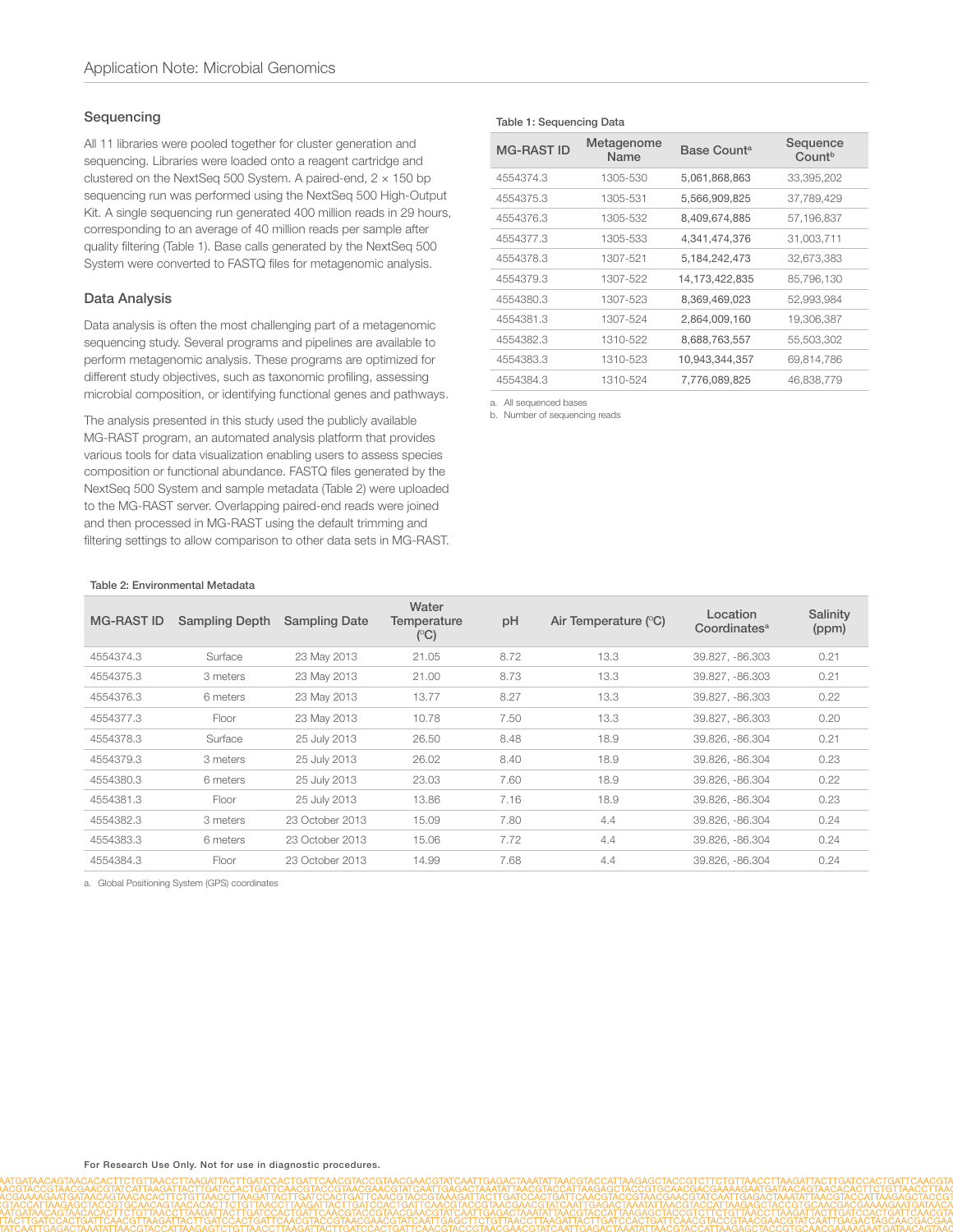

Figure 2: Comparative Genus Abundance Over Time-Comparisons of relative genus abundance (shown for the 15 most abundant genera) demonstrated a sharp decline in *Arthrobacter* populations on the reservoir floor in July 2013. These data were generated using MG-RAST.

#### **Results**

Analysis of species abundance with MG-RAST revealed drastic changes in microbial composition on the reservoir floor and an increase in the *Rhodococcus* genus (a soil bacteria), at the 3 meter depth in July 2013 (Figure 2). For the reservoir floor, the population declines might be correlated with an algaecide treatment that occurred on 31 May 2013. It is possible that the copper in the algaecide treatment caused the sharp decline in species from the *Arthrobacter* genus. This hypothesis is based on the observation that *Arthrobacter globiformis* often forms a symbiotic relationship with the *Anabaena* genus of nitrogen-fixing cyanobacteria and the aquatic ferns in the Azolla genus, both part of the algae family.<sup>[6](#page-2-5)</sup> After algaecide treatment, both *Arthrobacter globiformis* and *Azolla* experienced a decline; however, *Azolla* is not shown in Figure 2, because it is not 1 of the 15 most abundant genera in the samples. The hypothesis that the gram-positive *Anabaena* species might have played a role in the changes to community composition requires further analysis. Likewise for the 3 meter sampling depth, where analysis revealed an increase in the *Rhodococcus* genus, further analysis is required to assess root cause.

#### Conclusions

This study demonstrates how shotgun metagenomic sequencing with the NextSeq 500 System can reveal information about the microbial composition of a particular environment. The data presented show a correlation between the environmental metadata and the species composition in the Eagle Creek reservoir. This study provides new insights into the biological processes potentially associated with algal blooms, sampling depth, and seasonal differences in freshwater environments.

#### Learn More

To learn more about the NextSeq Series, visit www.illumina.com/nextseq.

For more information about the use of Illumina technology in microbial genomics, visit www.illumina.com/microbiology.

#### **References**

- <span id="page-2-0"></span>1. Meta-G-Nome- DNA Isolation Kit [\(www.epibio.com/applications/nucleic](http://www.epibio.com/applications/nucleic-acid-purification-extraction-kits/dna-purification-genomic/meta-g-nome-dna-isolation-kit)[acid-purification-extraction-kits/dna-purification-genomic/meta-g-nome](http://www.epibio.com/applications/nucleic-acid-purification-extraction-kits/dna-purification-genomic/meta-g-nome-dna-isolation-kit)[dna-isolation-kit](http://www.epibio.com/applications/nucleic-acid-purification-extraction-kits/dna-purification-genomic/meta-g-nome-dna-isolation-kit)) Accessed 21 April 2014.
- <span id="page-2-1"></span>2. Nextera XT DNA Library Prep Kit ([www.illumina.com/products/nextera\\_xt\\_](http://www.illumina.com/products/nextera_xt_dna_sample_prep_kit.ilmn) [dna\\_sample\\_prep\\_kit.ilmn\)](http://www.illumina.com/products/nextera_xt_dna_sample_prep_kit.ilmn) Accessed 21 April 2014.
- <span id="page-2-2"></span>3. NextSeq 500 Desktop Sequencer (www.illumina.com/systems/nextseqsequencer.html) Accessed 21 May 2015.
- <span id="page-2-3"></span>4. Meyer F, Paarmann D, D'Souza M, et al. [The metagenomics RAST server](http://www.ncbi.nlm.nih.gov/pubmed/18803844)  [a public resource for the automatic phylogenetic and functional analysis of](http://www.ncbi.nlm.nih.gov/pubmed/18803844)  [metagenomes.](http://www.ncbi.nlm.nih.gov/pubmed/18803844) *BMC Bioinformatics.* 2008;9:386.
- <span id="page-2-4"></span>5. Citizens Energy Group (www.citizensenergygroup.com) Accessed 21 April 2014.
- <span id="page-2-5"></span>6. [Martens T, Gram L, Grossart HP, et al. Bacteria of the](http://link.springer.com/article/10.1007%2Fs00248-006-9165-2) *Roseobacter* [clade show potential for secondary metabolite production.](http://link.springer.com/article/10.1007%2Fs00248-006-9165-2) *Microb Ecol.* [2007;54:31-42.](http://link.springer.com/article/10.1007%2Fs00248-006-9165-2)